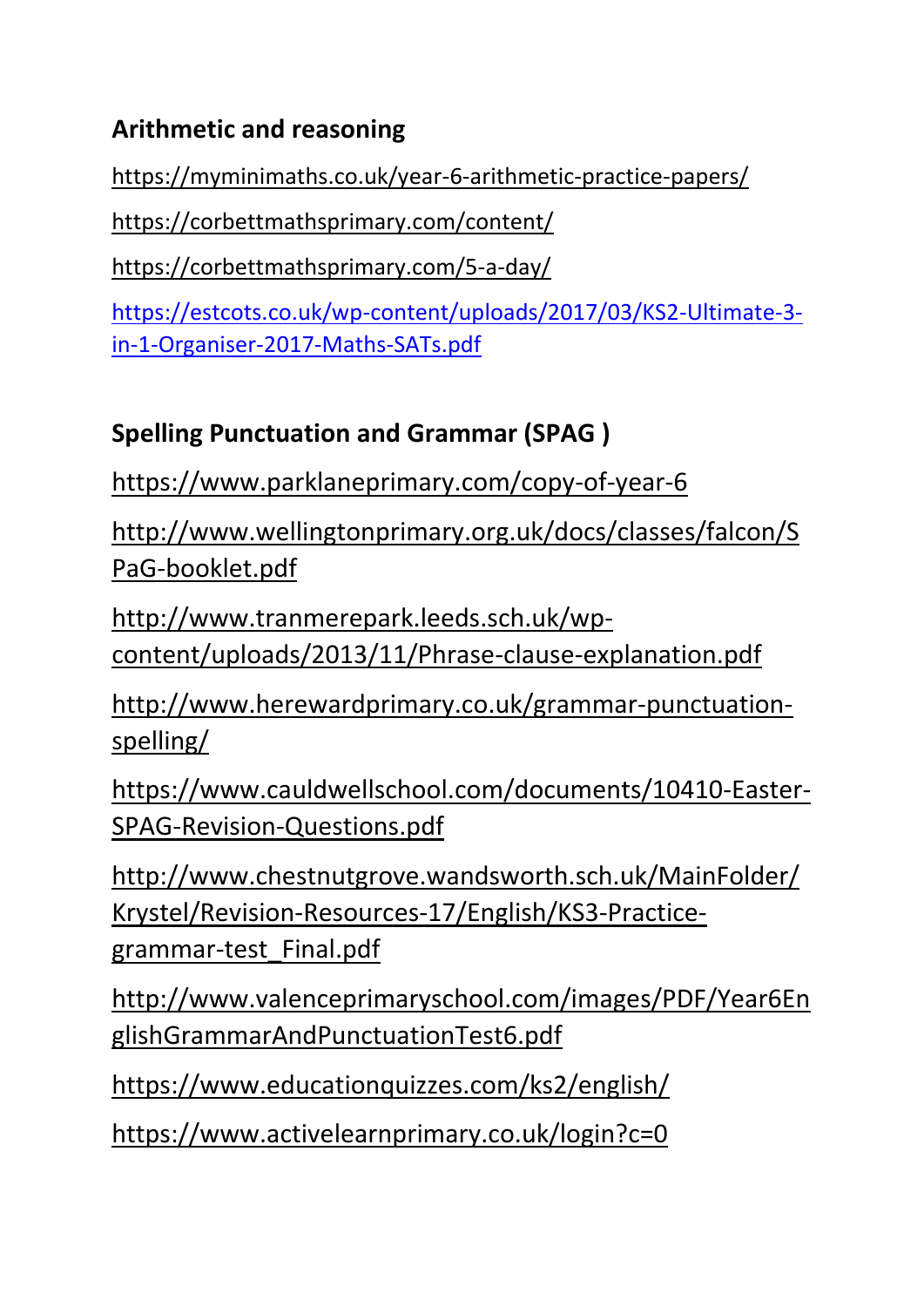## **[https://www.parklaneprimary.com/copy-of-year-6](https://www.parklaneprimary.com/copy-of-year-)**

## **Click on the links below to access the year 6 Revision Resources**

A lot of the resources on this page require PowerPoint.

### **SATS Practice Papers**

- 1. Reading [Assessment](https://www.parklaneprimary.com/_files/ugd/e38c00_8bfd8b8c5e5247f6af38ebe91fe02ce5.pdf) Booklet
- 1. Reading [Assessment](https://www.parklaneprimary.com/_files/ugd/e38c00_9e768a108bdb42fd8405c93f8241dba4.pdf) Answer Booklet
- 1. Reading [Assessment](https://www.parklaneprimary.com/_files/ugd/e38c00_242ed0e8b9884bc4a8529601dd8e8111.pdf) Marking Scheme
- 2. Reading [Assessment](https://www.parklaneprimary.com/_files/ugd/e38c00_5481d231dcdd4bb79c5f6859a02c33ea.pdf) Poetry Booklet
- 2. Reading [Assessment](https://www.parklaneprimary.com/_files/ugd/e38c00_f9e72ccd3eec4036b76180747c068784.pdf) Poetry Answer Booklet
- 2. Reading [Assessment](https://www.parklaneprimary.com/_files/ugd/e38c00_b8e3aa134e5943229d4078463ad11688.pdf) Poetry Marking Scheme
- 3. Reading [Assessment](https://www.parklaneprimary.com/_files/ugd/e38c00_5acbbd2f29ff4c688432614fce22b4b8.pdf) Fiction Booklet
- 3. Reading [Assessment](https://www.parklaneprimary.com/_files/ugd/e38c00_15cd5bb803e047e0979151027f3812ec.pdf) Fiction Answer Booklet
- 3. Reading [Assessment](https://www.parklaneprimary.com/_files/ugd/e38c00_79740a6869df457596a1b6d8c68bae52.pdf) Fiction Marking Scheme
- 4. Reading [Assessment](https://www.parklaneprimary.com/_files/ugd/e38c00_628e0808c4b34bd28e6403b6e6114215.pdf) Non-Fiction Booklet
- 4. Reading [Assessment](https://www.parklaneprimary.com/_files/ugd/e38c00_3a870445d460469dac5da7998107b8fc.pdf) Non-Fiction Answer Booklet
- 4. Reading [Assessment](https://www.parklaneprimary.com/_files/ugd/e38c00_654fa9a6d889460cb023e576cf1c9e3c.pdf) Non-Fiction Marking Scheme

**READING** (click on each one to download)

*MATHS* (click on each one to download)

KS2 [Reasoning](https://www.parklaneprimary.com/_files/ugd/e38c00_4ce19d83e0e443caa657807f98c15316.pdf) Pack 1 test 1a

KS2 [Reasoning](https://www.parklaneprimary.com/_files/ugd/e38c00_ceecca1f290642cfac7796c56378d0dd.pdf) Pack 1 test 1b

KS2 [Reasoning](https://www.parklaneprimary.com/_files/ugd/e38c00_e73ba30cdba54b75baebd1e7f55c6946.pdf) Pack 2 test 2a

KS2 [Reasoning](https://www.parklaneprimary.com/_files/ugd/e38c00_42f05c96ec07448da183dd5c0a00b4ab.pdf) Pack 2 test 2b

### **ARITHMETIC** (click on each one to download)

[Arithmetic](https://www.parklaneprimary.com/_files/ugd/e38c00_68c6cebcfa0d4f08b8258138866d13b3.pdf) Paper 1 **[Arithmetic](https://www.parklaneprimary.com/_files/ugd/e38c00_f7cc9936eacc4fbe88cd9eb66f16d1eb.pdf) Paper 2** [Arithmetic](https://www.parklaneprimary.com/_files/ugd/e38c00_6bbf7ce166374e018b42aa2ed8b77ed9.pdf) Paper 3 [Arithmetic](https://www.parklaneprimary.com/_files/ugd/e38c00_9e0c4d2ecd7b438f87653265310a6d58.pdf) Paper 4 [Arithmetic](https://www.parklaneprimary.com/_files/ugd/e38c00_988246d317fd4fdd9ba2f15b75b3466d.pdf) Paper 5 **[Arithmetic](https://www.parklaneprimary.com/_files/ugd/e38c00_3e2fe2e90a754db88544122359480137.pdf) Paper 6** [Arithmetic](https://www.parklaneprimary.com/_files/ugd/e38c00_4b5de2a329c545578ce8a74217b106a0.pdf) Paper 7 [Arithmetic](https://www.parklaneprimary.com/_files/ugd/e38c00_06b7c518036a4155a21fbfb98de62689.pdf) Paper 8 [Arithmetic](https://www.parklaneprimary.com/_files/ugd/e38c00_06aff4c4417a48dba5e3fd15d35e4a3e.pdf) Paper 9 [Arithmetic](https://www.parklaneprimary.com/_files/ugd/e38c00_49e3c486e9f241a3bee28aa46410a0df.pdf) Paper 10

### *GRAMMAR AND PUNCTUATION* (click on each one to download)

English Grammar and [Punctuation](https://www.parklaneprimary.com/_files/ugd/e38c00_8df6f31bfed84c228fd5117ac987197d.pdf) Test 1 English Grammar and [Punctuation](https://www.parklaneprimary.com/_files/ugd/e38c00_20f35191ab2c44bea1d67ba562cf39f8.pdf) Test 2 English Grammar and [Punctuation](https://www.parklaneprimary.com/_files/ugd/e38c00_350ef93a4e95411eba6cebc59bd8b872.pdf) Test 3 English Grammar and [Punctuation](https://www.parklaneprimary.com/_files/ugd/e38c00_e5f64c6d17584e3ea88d03ca6ad451da.pdf) Test 4 English Grammar and [Punctuation](https://www.parklaneprimary.com/_files/ugd/e38c00_c527ac1c9f24438e9c2f3a37460604bd.pdf) Test 5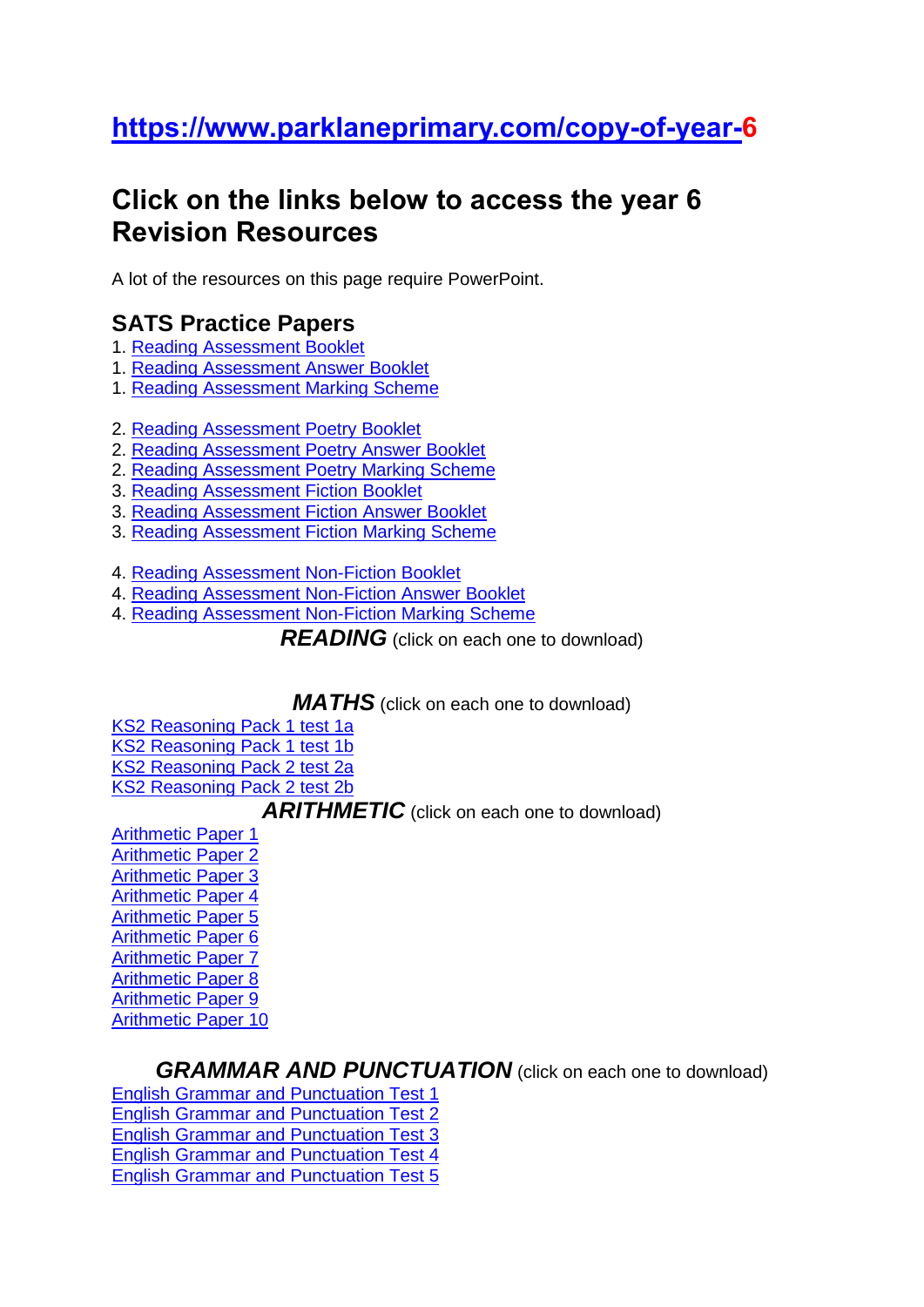#### English Grammar and [Punctuation](https://www.parklaneprimary.com/_files/ugd/e38c00_2031e48d72254a8dac980bb20d0acc64.pdf) Test 6

*SPELLINGS* (click *[HERE](https://www.parklaneprimary.com/_files/ugd/e38c00_c36df2ea80bc485e850d536ab61fb483.pdf)* to see the spelling words the Year 6 children will need to

know)

## *SPELLING PUNCTUATION AND GRAMMAR (SPaG) RESOURCES*

Here is a useful **Glossary of [Grammar](https://www.parklaneprimary.com/_files/ugd/e38c00_63db4aa9be8246bd8319c7abf504c723.pdf) Terms**

Below are a range of SPaG PowerPoints that we have used or will be using in Year 6

- [Adverbs](https://6f613532-6298-4122-b822-1e44cf3ca13b.filesusr.com/ugd/e38c00_247a7ecb40d7430990b7d906e963b71f.ppt?dn=Adverbs.ppt)
- [Collective](https://6f613532-6298-4122-b822-1e44cf3ca13b.filesusr.com/ugd/e38c00_e9383022c2e74414a42218d337d00d0d.ppt?dn=collective_nouns.ppt) nouns
- Colons and [semicolons](https://6f613532-6298-4122-b822-1e44cf3ca13b.filesusr.com/ugd/e38c00_9accbc8599de4362b525479774c112ed.ppt?dn=colons_and_semicolons.ppt)
- [Compound](https://6f613532-6298-4122-b822-1e44cf3ca13b.filesusr.com/ugd/e38c00_1d48783f696b426a858dcb79a4b41536.ppt?dn=Compound-Sentences.ppt) Sentences
- Dashes and [hyphens](https://6f613532-6298-4122-b822-1e44cf3ca13b.filesusr.com/ugd/e38c00_0ada8e3c852d45b0a20774b39e9f6d00.ppt?dn=dashes_and_hyphens.ppt)
- Direct and indirect [speech](https://6f613532-6298-4122-b822-1e44cf3ca13b.filesusr.com/ugd/e38c00_f166b5b89b644b29a3ba1caae8a2d43d.ppt?dn=Direct_and_indirect-speech.ppt)
- [Homonyms](https://6f613532-6298-4122-b822-1e44cf3ca13b.filesusr.com/ugd/e38c00_284cdcaa23dd4a2ebb15be0578fc50bf.ppt?dn=homonyms.ppt)
- [Homonyms](https://6f613532-6298-4122-b822-1e44cf3ca13b.filesusr.com/ugd/e38c00_47a869d7a763434a95d1942041a3f18b.ppt?dn=homonyms-jokes.ppt) Jokes
- **[Homophones](https://6f613532-6298-4122-b822-1e44cf3ca13b.filesusr.com/ugd/e38c00_5413cb16888b4f13b10e3d40f17276ca.ppt?dn=Homophones.ppt)**
- More [Homophones](https://6f613532-6298-4122-b822-1e44cf3ca13b.filesusr.com/ugd/e38c00_4aae4f44e12d4712b2d3ca87527cc30d.ppt?dn=More_Homophones.ppt)
- Improving writing [punctuation](https://6f613532-6298-4122-b822-1e44cf3ca13b.filesusr.com/ugd/e38c00_71d14f9b0cdc40c5bec6a161a754a550.ppt?dn=Improving_writing_-_punctuation%20(1).ppt)
- [Model](https://6f613532-6298-4122-b822-1e44cf3ca13b.filesusr.com/ugd/e38c00_1bbbb864701a4a86b6833b78771a7ee3.pptx?dn=MODAL-VERBS.pptx) verbs
- Negative prefixes [antonyms](https://6f613532-6298-4122-b822-1e44cf3ca13b.filesusr.com/ugd/e38c00_63cb1cf0ea54467aa287cef9a77bf10e.ppt?dn=negative_prefixes_antonyms.ppt)
- Possible [Parenthesis](https://6f613532-6298-4122-b822-1e44cf3ca13b.filesusr.com/ugd/e38c00_2ef95095d29b4d9f977817a23bf3d480.ppt?dn=Possible-Parenthesis.ppt)
- [Prefixes](https://6f613532-6298-4122-b822-1e44cf3ca13b.filesusr.com/ugd/e38c00_28d86dcf1b754fbdb93fab53d8dd585b.ppt?dn=Prefixes-and-Suffixes%20(1).ppt) and Suffixes
- **[Prepositions](https://6f613532-6298-4122-b822-1e44cf3ca13b.filesusr.com/ugd/e38c00_3a2cfcef8c4e434298edca630675fcaf.ppt?dn=Prepositions.ppt)**
- **[Punctuation](https://6f613532-6298-4122-b822-1e44cf3ca13b.filesusr.com/ugd/e38c00_6d717ef519c8471099d649a529558985.ppt?dn=punctuation.ppt)**
- [Standard](https://6f613532-6298-4122-b822-1e44cf3ca13b.filesusr.com/ugd/e38c00_52ace7acf44f47e9bea484fe0c9ee652.ppt?dn=standard_english.ppt) English
- [Subordinate](https://6f613532-6298-4122-b822-1e44cf3ca13b.filesusr.com/ugd/e38c00_134ef6cfa6d6408ca03acb26e1caa5e4.pptx?dn=Subordinate-clauses.pptx) clauses
- [Subordinate](https://6f613532-6298-4122-b822-1e44cf3ca13b.filesusr.com/ugd/e38c00_0b06e68eacc7425c89dfac23579df1fd.pptx?dn=Subordinate-clauses-Worksheet.pptx) clauses worksheet
- **[Synonyms](https://6f613532-6298-4122-b822-1e44cf3ca13b.filesusr.com/ugd/e38c00_a1475c52c7a544ff82306d6ede7d6aae.ppt?dn=Synonyms%20(1).ppt)**
- There, their, [they're](https://6f613532-6298-4122-b822-1e44cf3ca13b.filesusr.com/ugd/e38c00_193898c9024042d6a82a8ab79c95fedd.ppt?dn=there_their_theyre.ppt)
- Using [Apostrophes](https://6f613532-6298-4122-b822-1e44cf3ca13b.filesusr.com/ugd/e38c00_beff3fd5f3804b61b08ef20604ca2cbd.ppt?dn=Using-Apostrophes.ppt)
- Verb [tenses](https://6f613532-6298-4122-b822-1e44cf3ca13b.filesusr.com/ugd/e38c00_5370ebc78df6486fb1da069ec5185ff3.ppt?dn=verbtensesppt.ppt)

#### Below is a selection of PowerPoints to help with Maths revision

- Area and Reflective [Symmetry](https://6f613532-6298-4122-b822-1e44cf3ca13b.filesusr.com/ugd/e38c00_61e608188b0b47c7805f85c4f0db7d06.ppt?dn=Area-and-Reflective-Symmetry.ppt)
- [Calculating](https://6f613532-6298-4122-b822-1e44cf3ca13b.filesusr.com/ugd/e38c00_c22645cbd5fe4017824614f989e0699f.ppt?dn=Calculating-Revision.ppt) Revision
- Counting and [Understanding](https://6f613532-6298-4122-b822-1e44cf3ca13b.filesusr.com/ugd/e38c00_c63d67bc02474b2e94e076a885500fb5.ppt?dn=Counting-and-Understanding-Number-Revision1.ppt) Number Revision
- **[Dividing](https://6f613532-6298-4122-b822-1e44cf3ca13b.filesusr.com/ugd/e38c00_7c48e442e797486abd8ec056f33a3f20.ppt?dn=Dividing.ppt)**
- Fractions, Decimals and [Percentages](https://6f613532-6298-4122-b822-1e44cf3ca13b.filesusr.com/ugd/e38c00_a51d656aa6d1470295ac945ab8495477.ppt?dn=Fractions-Decimals-and-Percentages.ppt)
- [Handling](https://6f613532-6298-4122-b822-1e44cf3ca13b.filesusr.com/ugd/e38c00_923007b6c923458384cf40748bbde3e0.ppt?dn=Handling-Data-Revision.ppt) Data Revision
- Level 6 Maths [Revision](https://6f613532-6298-4122-b822-1e44cf3ca13b.filesusr.com/ugd/e38c00_33146d3670bd4a808e2350fdcaa6d7c1.ppt?dn=Mathematics_Level_6_Revision-feb-2015.ppt)
- **[Multiplying](https://6f613532-6298-4122-b822-1e44cf3ca13b.filesusr.com/ugd/e38c00_297ba11d1e0a4afc9515fcf4da4edc7a.ppt?dn=Multiplying.ppt)**
- Nets, 3D Shapes and [Coordinates](https://6f613532-6298-4122-b822-1e44cf3ca13b.filesusr.com/ugd/e38c00_d0ae6d90a39f4b4891dd1423f801a7a8.ppt?dn=Nets-3d-shapes-and-Coordinates.ppt)
- Number Facts [Revision](https://6f613532-6298-4122-b822-1e44cf3ca13b.filesusr.com/ugd/e38c00_f84bf0b8bcb64ff8be38ef682bae60ca.ppt?dn=Number-Facts-Revision1.ppt)
- [Perimeter,](https://6f613532-6298-4122-b822-1e44cf3ca13b.filesusr.com/ugd/e38c00_d8ab11fdc57f4f0494ba8c6e3080a06c.ppt?dn=Perimeter-Shapes-Angles.ppt) Shapes, Angles
- [Quadrilaterals](https://6f613532-6298-4122-b822-1e44cf3ca13b.filesusr.com/ugd/e38c00_12bf5b2de49b4a0e8c76d82a2c3653b6.doc?dn=Quadrilaterals_with_descriptions.doc) with descriptions
- Ratio and [Proportion](https://6f613532-6298-4122-b822-1e44cf3ca13b.filesusr.com/ugd/e38c00_15006735fe4448918b382de63a5e20a6.ppt?dn=Ratio-And-Proportion.ppt)
- [Sequences,](https://6f613532-6298-4122-b822-1e44cf3ca13b.filesusr.com/ugd/e38c00_a3933c13d39c4b54afa6cfa1a7075166.ppt?dn=Sequences-Pie-Charts-and-Averages.ppt) Pie Charts and Averages
- [Transformations](https://6f613532-6298-4122-b822-1e44cf3ca13b.filesusr.com/ugd/e38c00_a8530e8da90e400c8dc17ed513265a51.ppt?dn=Transformations-and-Sequences.ppt) and Sequences
- Triangles, Quads and Converting [Measurements](https://6f613532-6298-4122-b822-1e44cf3ca13b.filesusr.com/ugd/e38c00_53101e7c0618438290c3f26549562f72.ppt?dn=Triangles-Quads-and-Converting-Measurements.ppt)
- [Understanding](https://6f613532-6298-4122-b822-1e44cf3ca13b.filesusr.com/ugd/e38c00_5dc3243ef30442159b1d7bff8825d4bf.ppt?dn=Understanding-Shape-Year-6.ppt) Shape Year 6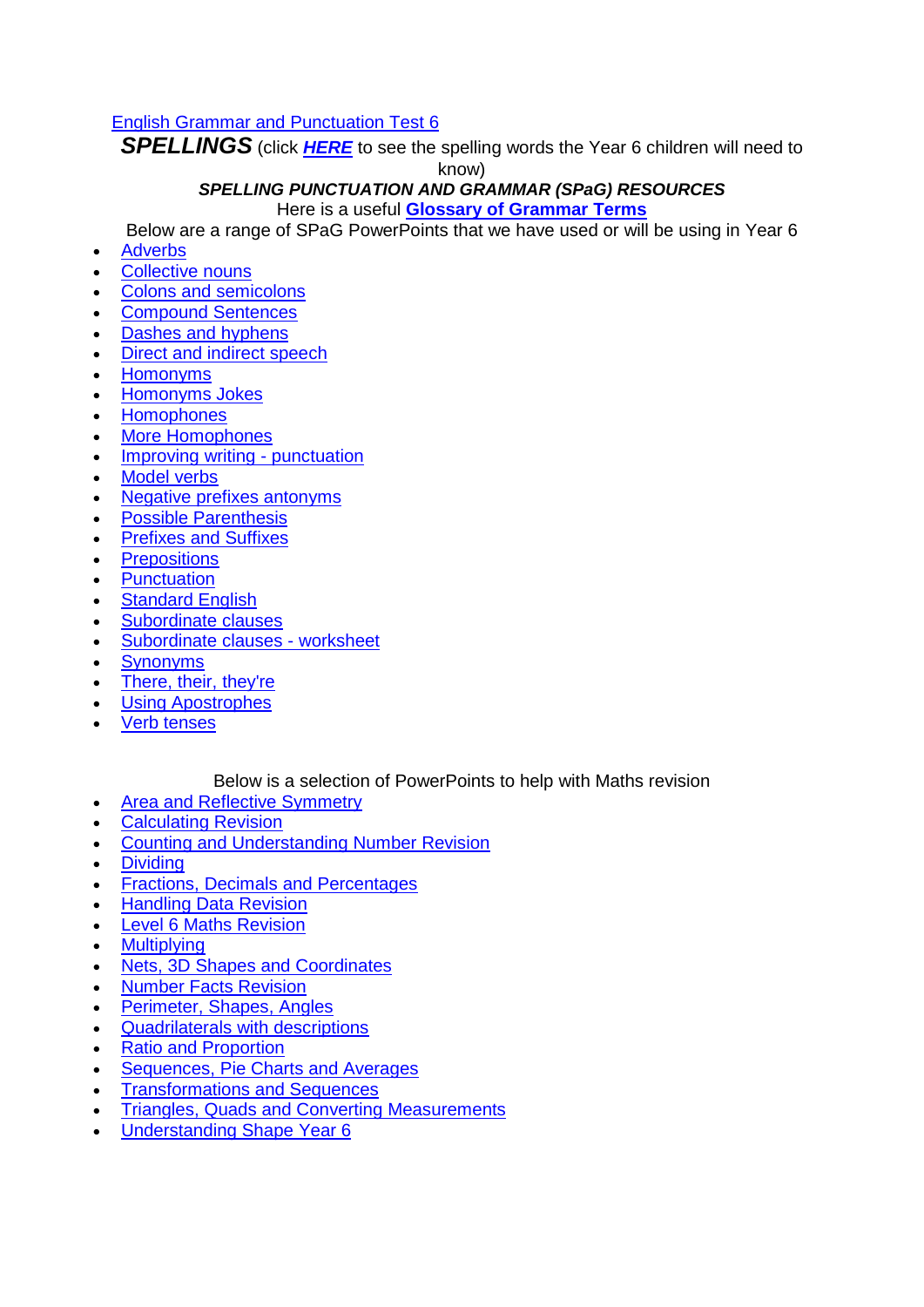### [Corbettmaths Primary](https://corbettmathsprimary.com/)

<https://corbettmathsprimary.com/content/>

Addition [Video 1](https://corbettmathsprimary.com/2018/05/30/addition-video/) Ouestions [Answers](http://corbettmathsprimary.com/2018/07/15/addition-answers/) Angles: Facts [Video 2](https://corbettmathsprimary.com/2018/07/19/angle-facts-video/) [Questions](https://corbettmathsprimary.com/2018/07/19/angles-questions/) [Answers](https://corbettmathsprimary.com/2018/07/19/angles-answers/) Angles: Measuring/Drawing Video [3](https://corbettmathsprimary.com/2018/07/18/measuring-and-drawing-angles-videos/) [Questions](https://corbettmathsprimary.com/2018/07/18/measuring-and-drawing-angles-questions/) [Answers](https://corbettmathsprimary.com/2018/07/18/measuring-and-drawing-angles-answers/) Angles in Polygons [Video 4](https://corbettmathsprimary.com/2018/07/16/angles-in-polygons-video/) [Questions](https://corbettmathsprimary.com/2018/07/16/angles-in-polygons-questions/) [Answers](https://corbettmathsprimary.com/2018/07/17/angles-in-polygons-answers/) Angles in Quadrilaterals [Video 5](https://corbettmathsprimary.com/2018/07/17/angles-in-quadrilaterals-video/) [Questions](https://corbettmathsprimary.com/2018/07/17/angles-in-quadrilaterals-questions/) [Answers](https://corbettmathsprimary.com/2018/07/17/angles-in-quadrilaterals-answers/) Angles: Triangles [Video 6](https://corbettmathsprimary.com/2018/05/30/angles-in-a-triangle-video/) [Questions](https://corbettmathsprimary.com/2018/05/31/angles-in-a-triangle-questions/) [Answers](https://corbettmathsprimary.com/2018/07/15/angles-in-a-triangle-answers/) Angles: Types [Video 7](https://corbettmathsprimary.com/2018/05/30/types-of-angle-video/) [Questions](https://corbettmathsprimary.com/2018/05/31/types-of-angles-questions/) [Answers](https://corbettmathsprimary.com/2018/07/15/types-of-angle-answers/) Area: Parallelogram [Video 8](https://corbettmathsprimary.com/2018/05/30/area-of-a-parallelogram/) [Questions](https://corbettmathsprimary.com/2018/05/31/area-of-a-parallelogram-questions/) [Answers](https://corbettmathsprimary.com/2018/07/15/area-of-a-parallelogram-answers/) Area of Rectangles [Video 9](https://corbettmathsprimary.com/2018/05/30/area-of-a-rectangle-video/) [Questions](https://corbettmathsprimary.com/2018/05/31/area-of-rectangles-questions/) [Answers](https://corbettmathsprimary.com/2018/07/15/area-of-a-rectangle-answers/) Area of a Triangle [Video 10](http://corbettmathsprimary.com/2018/07/15/area-of-a-triangle-video/) [Questions](https://corbettmathsprimary.com/2018/07/15/area-of-a-triangle-questions/) [Answers](https://corbettmathsprimary.com/2018/07/15/area-of-a-triangle-answers/) Bar Charts [Video 11](https://corbettmathsprimary.com/2018/06/01/bar-charts-video/) [Questions](https://corbettmathsprimary.com/2018/06/01/bar-chart-questions/) [Answers](https://corbettmathsprimary.com/2018/07/15/bar-chart-answers/) Circles: Parts [Video 12](https://corbettmathsprimary.com/2018/06/01/parts-of-the-circle-video/) [Questions](https://corbettmathsprimary.com/2018/06/01/parts-of-the-circle-questions/) [Answers](https://corbettmathsprimary.com/2018/07/15/parts-of-the-circle-answers/) Coordinates [Video 13](https://corbettmathsprimary.com/2018/07/16/coordinates-video/) [Questions](https://corbettmathsprimary.com/2018/07/16/coordinates-questions/) [Answers](https://corbettmathsprimary.com/2018/07/17/coordinates-answers/) Cube Numbers [Video 14](https://corbettmathsprimary.com/2018/07/15/cube-numbers-video/) [Questions](https://corbettmathsprimary.com/2018/07/15/cube-numbers-worksheet/) [Answers](https://corbettmathsprimary.com/2018/07/15/cube-numbers-answers/) Decimals: adding [Video 15](http://corbettmathsprimary.com/2018/07/15/adding-decimals-video/) [Questions](https://corbettmathsprimary.com/2018/07/15/adding-decimals-questions/) [Answers](https://corbettmathsprimary.com/2018/07/15/adding-decimals-answers/) Decimals: multiplying [Video 16](https://corbettmathsprimary.com/2018/07/20/multiplying-decimals-video/) [Questions](https://corbettmathsprimary.com/2018/07/20/multiplying-decimals-questions/) [Answers](https://corbettmathsprimary.com/2018/07/20/multiplying-decimals-answers/)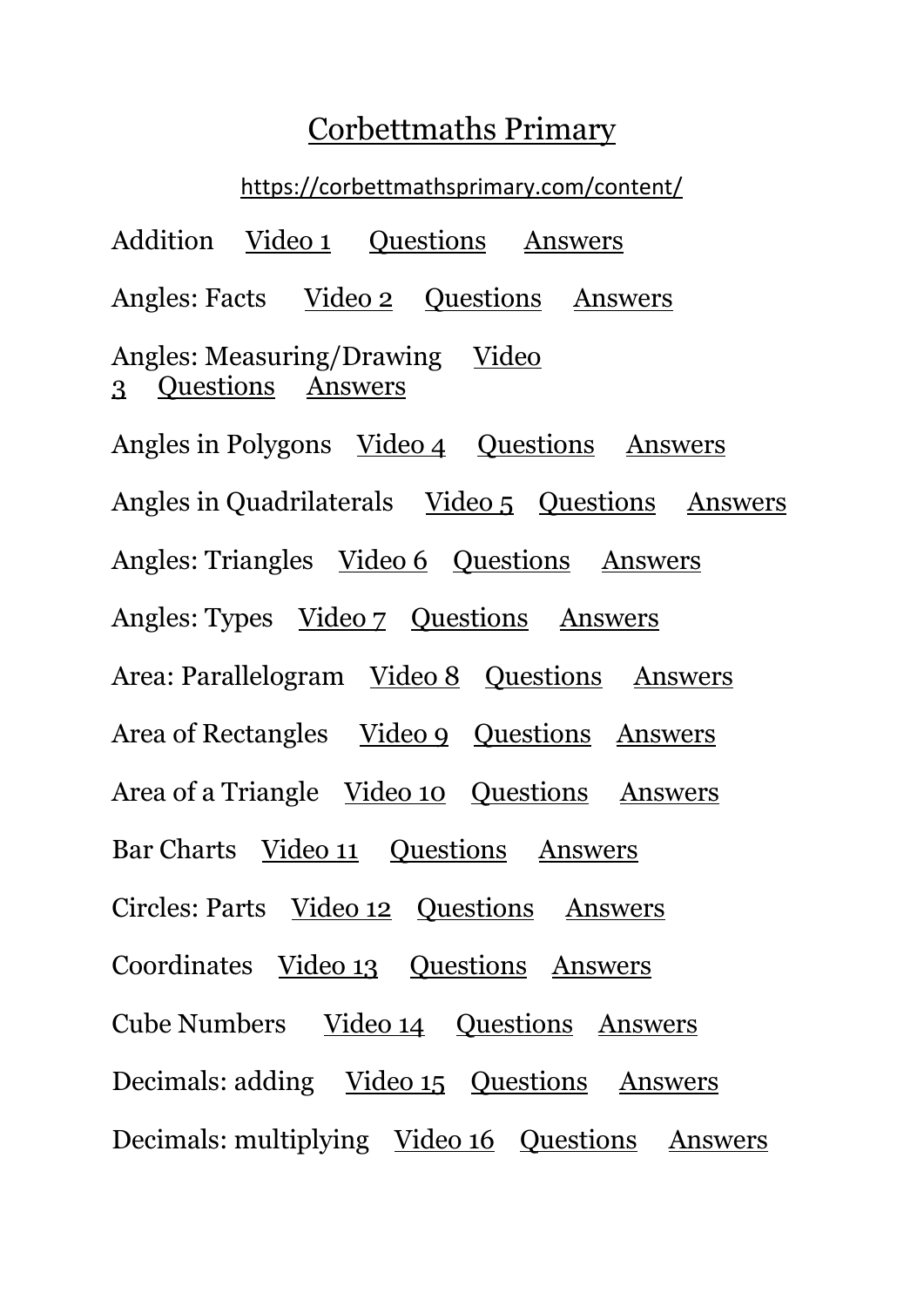Decimals: ordering [Video 17](https://corbettmathsprimary.com/2018/07/16/ordering-decimals-video/) [Questions](https://corbettmathsprimary.com/2018/07/16/ordering-decimals-questions/) [Answers](https://corbettmathsprimary.com/2018/07/17/ordering-decimals-answers/) Dividing by 10, 100, 1000 <u>[Video 18](https://corbettmathsprimary.com/2018/07/24/multiplying-and-dividing-by-10-100-and-1000-videos/)</u> [Questions](https://corbettmathsprimary.com/2018/07/24/multiplying-and-dividing-by-10-100-1000-questions/) [Answers](https://corbettmathsprimary.com/2018/07/24/multiplying-and-dividing-by-10-100-1000-answers/) Division [Video 19](https://corbettmathsprimary.com/2018/05/30/division-video/) Ouestions [Answers](https://corbettmathsprimary.com/2018/07/15/division-answers/) Edges, Faces, Vertices [Video 20](https://corbettmathsprimary.com/2018/05/30/edges-faces-vertices-video/) [Questions](https://corbettmathsprimary.com/2018/06/01/3d-shapes-questions/) [Answers](https://corbettmathsprimary.com/2018/07/15/3d-shapes-answers/) Equations [Video 21](https://corbettmathsprimary.com/2018/07/16/equations-video/) [Questions](https://corbettmathsprimary.com/2018/07/16/equations-questions/) [Answers](https://corbettmathsprimary.com/2018/07/17/equations-answers/) Factors [Video 22](https://corbettmathsprimary.com/2018/07/20/factors-video/) [Questions](https://corbettmathsprimary.com/2018/07/20/factors-questions/) [Answers](https://corbettmathsprimary.com/2018/07/20/factors-answers/) Fractions: Adding (same denominators) [Video](https://corbettmathsprimary.com/2018/07/16/adding-fractions-1-video/)  [23](https://corbettmathsprimary.com/2018/07/16/adding-fractions-1-video/) [Questions](https://corbettmathsprimary.com/2018/07/16/adding-fractions-1-questions/) [Answers](https://corbettmathsprimary.com/2018/07/17/adding-fractions-1-answers/) Fractions: Adding (different denominators) [Video](https://corbettmathsprimary.com/2018/07/16/adding-fractions-2-video/)  [24](https://corbettmathsprimary.com/2018/07/16/adding-fractions-2-video/) [Questions](https://corbettmathsprimary.com/2018/07/16/adding-fractions-2-questions/) [Answers](https://corbettmathsprimary.com/2018/07/17/adding-fractions-2-answers/) Fractions, Decimals and Percentages [Video](https://corbettmathsprimary.com/2018/07/24/fractions-decimals-and-percentages-video/)  [25](https://corbettmathsprimary.com/2018/07/24/fractions-decimals-and-percentages-video/) [Questions](https://corbettmathsprimary.com/2018/07/24/fractions-decimals-and-percentages-questions/) [Answers](https://corbettmathsprimary.com/2018/07/24/fractions-decimals-and-percentages-answers/) Fractions: Dividing [Video 25](https://corbettmathsprimary.com/2018/07/24/dividing-fractions-video/) [Questions](https://corbettmathsprimary.com/2018/07/24/dividing-fractions-questions/) [Answers](https://corbettmathsprimary.com/2018/07/24/dividing-fractions-answers/) Fractions: Equivalent [Video 26](https://corbettmathsprimary.com/2018/07/24/equivalent-fractions-and-simplifying-fractions-videos/) [Questions](https://corbettmathsprimary.com/2018/07/24/equivalent-fractions-and-simplifying-fractions-questions/) [Answers](https://corbettmathsprimary.com/2018/07/24/equivalent-fractions-and-simplifying-fractions-answers/) Fractions: Finding the original [Video](https://corbettmathsprimary.com/2018/07/24/finding-the-original-video/)  [27](https://corbettmathsprimary.com/2018/07/24/finding-the-original-video/) [Questions](https://corbettmathsprimary.com/2018/07/24/finding-the-original-questions/) [Answers](https://corbettmathsprimary.com/2018/07/24/finding-the-original-answers/) Fractions: Multiplying [Video 28](https://corbettmathsprimary.com/2018/07/18/multiplying-fractions-video/) [Questions](https://corbettmathsprimary.com/2018/07/18/multiplying-fractions-questions/) [Answers](https://corbettmathsprimary.com/2018/07/18/multiplying-fractions-answers/) Fractions: of an amount [Video 29](https://corbettmathsprimary.com/2018/07/17/fractions-of-amounts-video/) [Questions](https://corbettmathsprimary.com/2018/07/17/fractions-of-amounts-questions/) [Answers](https://corbettmathsprimary.com/2018/07/17/fractions-of-amounts-answers/) Fractions: ordering [Video 30](https://corbettmathsprimary.com/2018/07/21/ordering-fractions-video/) [Questions](https://corbettmathsprimary.com/2018/07/21/ordering-fractions-questions/) [Answers](https://corbettmathsprimary.com/2018/07/21/ordering-fractions-answers/) Fractions: Simplifying [Video 31](https://corbettmathsprimary.com/2018/07/24/equivalent-fractions-and-simplifying-fractions-videos/) [Questions](https://corbettmathsprimary.com/2018/07/24/equivalent-fractions-and-simplifying-fractions-questions/) [Answers](https://corbettmathsprimary.com/2018/07/24/equivalent-fractions-and-simplifying-fractions-answers/) Inequality Signs [Video 32](https://corbettmathsprimary.com/2018/07/20/inequality-signs-video/) [Questions](https://corbettmathsprimary.com/2018/07/20/inequality-signs-questions/) [Answers](https://corbettmathsprimary.com/2018/07/20/inequality-signs-answers/)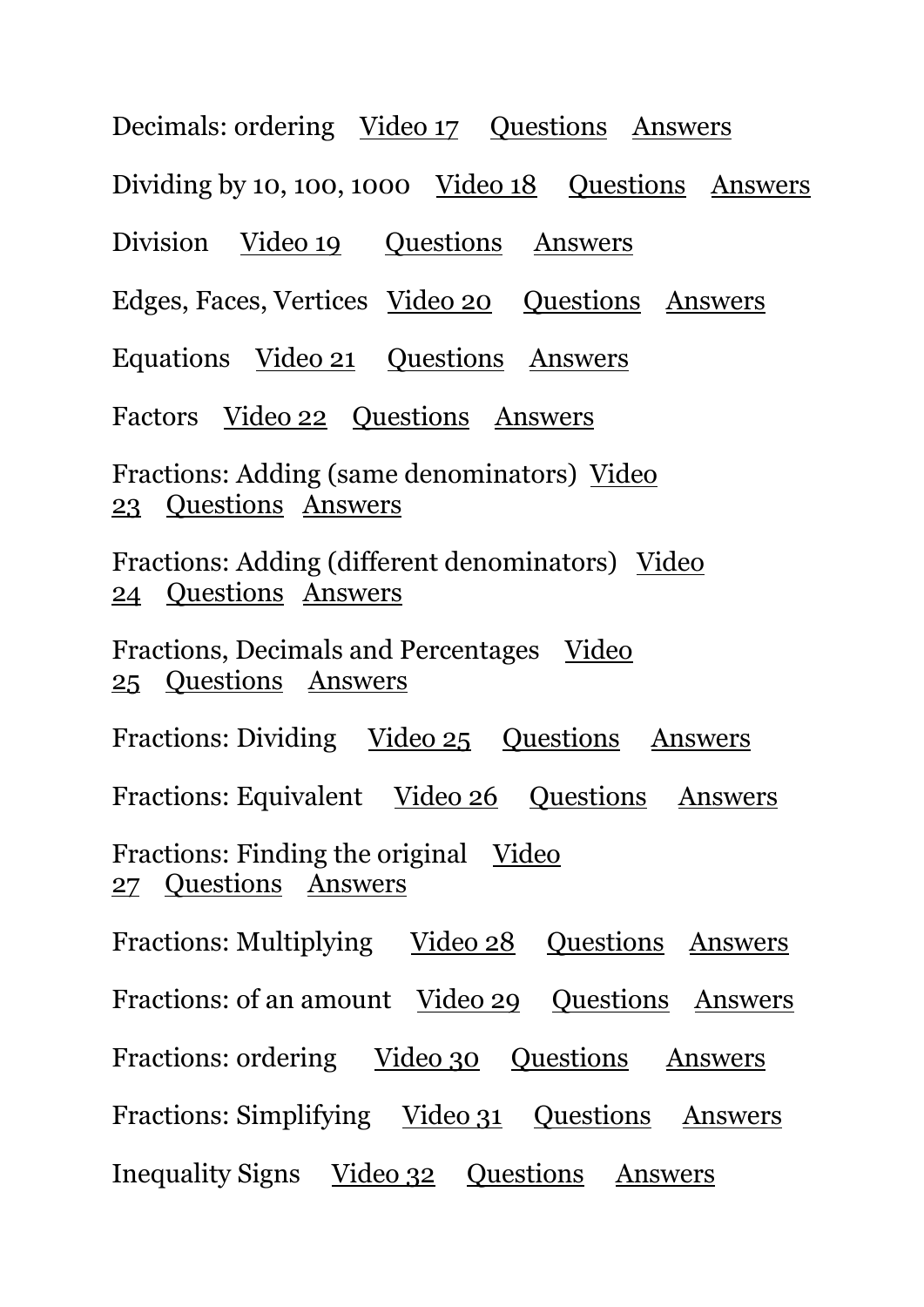Line Graphs [Video 33](https://corbettmathsprimary.com/2018/07/19/line-graphs-video/) [Questions](https://corbettmathsprimary.com/2018/07/19/line-graphs-questions/) [Answers](https://corbettmathsprimary.com/2018/07/19/line-graphs-answers/) Listing Outcomes [Video 34](https://corbettmathsprimary.com/2018/07/20/listing-outcomes-video/) [Questions](https://corbettmathsprimary.com/2018/07/20/listing-outcomes-questions/) [Answers](https://corbettmathsprimary.com/2018/07/20/listing-outcomes-answers/) The Mean [Video 35](https://corbettmathsprimary.com/2018/07/17/the-mean-video/) Ouestions [Answers](https://corbettmathsprimary.com/2018/07/17/the-mean-answers/) Mixed numbers/improper fractions Video [36](https://corbettmathsprimary.com/2018/07/21/mixed-numbers-video/) [Questions](https://corbettmathsprimary.com/2018/07/21/mixed-numbers-questions/) [Answers](https://corbettmathsprimary.com/2018/07/21/mixed-numbers-answers/) Money [Video 37](https://corbettmathsprimary.com/2018/07/24/money-video/) [Questions](https://corbettmathsprimary.com/2018/07/24/money-questions/) [Answers](https://corbettmathsprimary.com/2018/07/24/money-answers/) Multiples [Video 38](https://corbettmathsprimary.com/2018/07/17/multiples-video/) [Questions](https://corbettmathsprimary.com/2018/07/17/multiples-questions/) [Answers](https://corbettmathsprimary.com/2018/07/17/multiples-answers/) Multiplication [Video 39](https://corbettmathsprimary.com/2018/07/21/multiplication-video/) [Questions](https://corbettmathsprimary.com/2018/07/21/multiplication-questions/) [Answers](https://corbettmathsprimary.com/2018/07/21/multiplication-answers/) Multiplying by 10, 100, 1000 <u>Video</u> [40](https://corbettmathsprimary.com/2018/07/24/multiplying-and-dividing-by-10-100-and-1000-videos/) [Questions](https://corbettmathsprimary.com/2018/07/24/multiplying-and-dividing-by-10-100-1000-questions/) [Answers](https://corbettmathsprimary.com/2018/07/24/multiplying-and-dividing-by-10-100-1000-answers/) Negative Numbers [Video 41](https://corbettmathsprimary.com/2018/07/31/negative-numbers-video/) [Questions](https://corbettmathsprimary.com/2018/07/31/negative-numbers-questions/) [Answers](https://corbettmathsprimary.com/2018/07/31/negative-numbers-answers/) Nets [Video 42](https://corbettmathsprimary.com/2018/05/30/nets-video/) [Questions](https://corbettmathsprimary.com/2018/05/31/nets-questions/) [Answers](https://corbettmathsprimary.com/2018/07/15/nets-answers/) Ordering Numbers [Video 43](https://corbettmathsprimary.com/2018/07/18/ordering-numbers-video/) [Questions](https://corbettmathsprimary.com/2018/07/18/ordering-numbers-questions/) [Answers](https://corbettmathsprimary.com/2018/07/18/ordering-numbers-answers/) Order of Operations [Video 44](https://corbettmathsprimary.com/2018/07/17/order-of-operations-video/) [Questions](https://corbettmathsprimary.com/2018/07/17/order-of-operations-questions/) [Answers](https://corbettmathsprimary.com/2018/07/17/order-of-operations-answers/) Parallel & Perpendicular Line Video [45](https://corbettmathsprimary.com/2018/07/19/parallel-perpendicular-lines-video/) [Questions](https://corbettmathsprimary.com/2018/07/19/parallel-perpendicular-lines-questions/) [Answers](https://corbettmathsprimary.com/2018/07/19/parallel-perpendicular-lines-answers/) Percentages of Amounts [Video 46](https://corbettmathsprimary.com/2018/07/18/percentages-of-amounts-video/) [Questions](https://corbettmathsprimary.com/2018/07/18/percentages-of-amounts-questions/) [Answers](https://corbettmathsprimary.com/2018/07/18/percentages-of-amounts-answers/) Perimeter [Video 47](https://corbettmathsprimary.com/2018/07/17/perimeter-video/) [Questions](https://corbettmathsprimary.com/2018/07/17/perimeter-questions/) [Answers](https://corbettmathsprimary.com/2018/07/17/perimeter-answers/) Pie Charts: Drawing [Video 48](https://corbettmathsprimary.com/2018/07/31/drawing-pie-charts/) [Questions](https://corbettmathsprimary.com/2018/07/31/pie-charts-questions/) [Answers](https://corbettmathsprimary.com/2018/07/31/pie-charts-answers/) Pie Charts: Reading [Video 49](https://corbettmathsprimary.com/2018/07/31/reading-pie-charts/) [Questions](https://corbettmathsprimary.com/2018/07/31/pie-charts-questions/) [Answers](https://corbettmathsprimary.com/2018/07/31/pie-charts-answers/)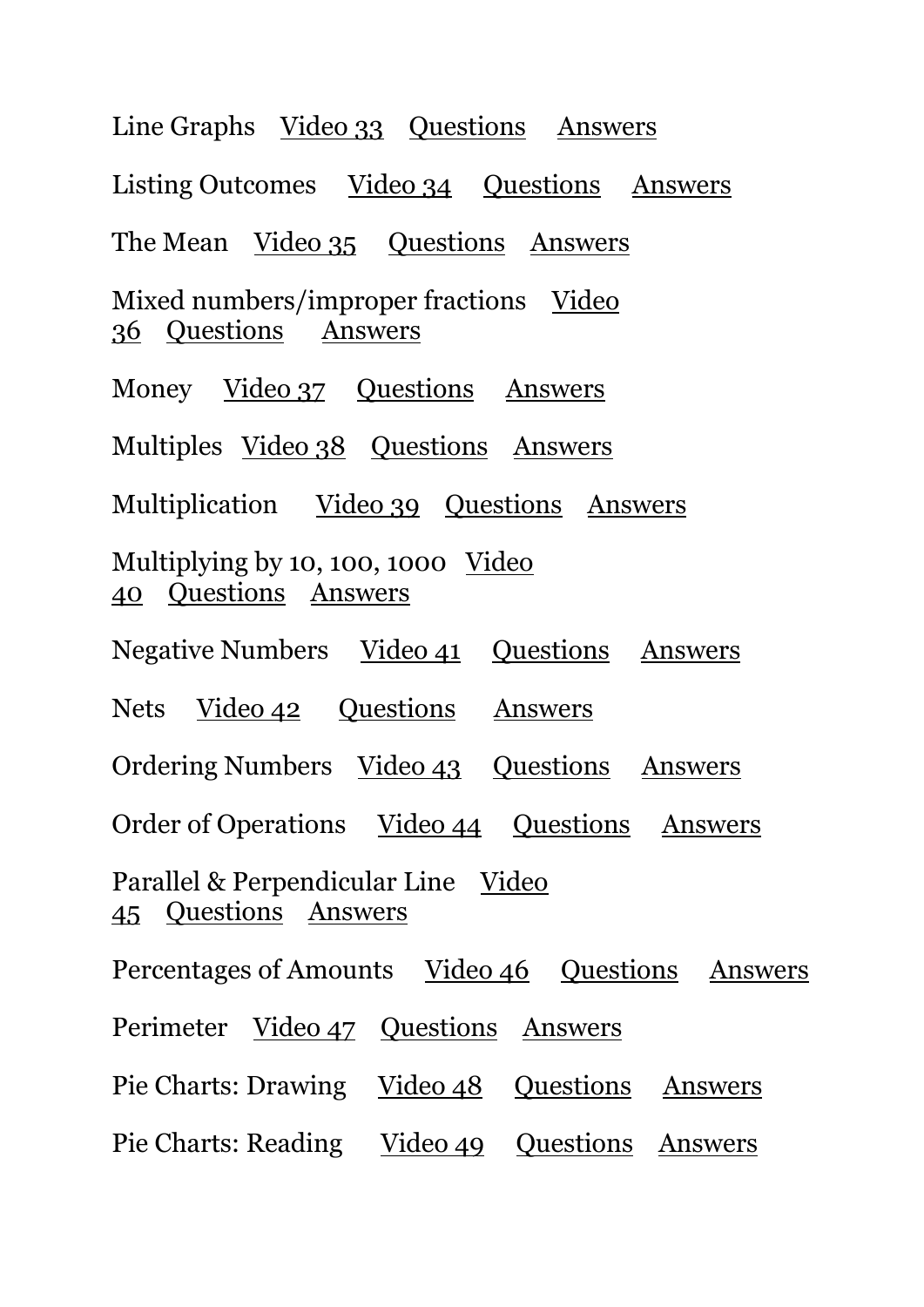Place Value [Video 50](https://corbettmathsprimary.com/2018/07/31/place-value-video/) [Questions](https://corbettmathsprimary.com/2018/07/31/place-value-questions/) [Answers](https://corbettmathsprimary.com/2018/07/31/place-value-answers/) Prime Numbers [Video 51](https://corbettmathsprimary.com/2018/07/17/prime-numbers-video/) [Questions](https://corbettmathsprimary.com/2018/07/17/prime-numbers-questions/) [Answers](https://corbettmathsprimary.com/2018/07/17/prime-numbers-answers/) Proportion and Ratio [Video 52](https://corbettmathsprimary.com/2018/07/31/proportion-video/) [Questions](https://corbettmathsprimary.com/2018/07/31/proportion-questions/) [Answers](https://corbettmathsprimary.com/2018/07/31/proportion-answers/) Quadrilaterals: Types [Video 53](https://corbettmathsprimary.com/2018/05/30/quadrilaterals-video/) [Questions](https://corbettmathsprimary.com/2018/05/31/types-of-quadrilaterals-questions/) [Answers](https://corbettmathsprimary.com/2018/07/15/quadrilaterals-answers/) Reflections [Video 54](https://corbettmathsprimary.com/2018/07/31/reflections-video/) [Questions](https://corbettmathsprimary.com/2018/07/31/reflections-questions/) [Answers](https://corbettmathsprimary.com/2018/07/31/reflections-answers/) Roman Numerals [Video 55](https://corbettmathsprimary.com/2018/05/30/roman-numerals-video/) [Questions](https://corbettmathsprimary.com/2018/05/31/roman-numerals-questions/) [Answers](https://corbettmathsprimary.com/2018/07/15/roman-numerals-answers/) Rounding [Video 56](https://corbettmathsprimary.com/2018/07/31/rounding-video/) [Questions](https://corbettmathsprimary.com/2018/07/31/rounding-questions/) [Answers](https://corbettmathsprimary.com/2018/07/31/rounding-answers/) Sequences [Video 57](https://corbettmathsprimary.com/2018/07/31/sequences-video/) [Questions](https://corbettmathsprimary.com/2018/07/31/sequences-questions/) [Answers](https://corbettmathsprimary.com/2018/07/31/sequences-answers/) Shapes: 2D [Video 58](https://corbettmathsprimary.com/2018/07/18/2d-shapes-video/) [Questions](https://corbettmathsprimary.com/2018/07/18/2d-shapes-questions/) [Answers](https://corbettmathsprimary.com/2018/07/18/2d-shapes-answers/) Shapes: 3D [Video 59](https://corbettmathsprimary.com/2018/06/01/names-of-3d-shapes-video/) [Questions](https://corbettmathsprimary.com/2018/06/01/3d-shapes-questions/) [Answers](https://corbettmathsprimary.com/2018/07/15/3d-shapes-answers/) Similar Shapes [Video 60](https://corbettmathsprimary.com/2018/07/24/similar-shapes-video/) [Questions](https://corbettmathsprimary.com/2018/07/24/similar-shapes-questions/) [Answers](https://corbettmathsprimary.com/2018/07/24/similar-shapes-answers/) Square Numbers [Video 61](https://corbettmathsprimary.com/2018/07/17/square-numbers-video/) [Questions](https://corbettmathsprimary.com/2018/07/17/square-numbers-questions/) [Answers](https://corbettmathsprimary.com/2018/07/17/square-numbers-answers/) Substitution [Video 62](https://corbettmathsprimary.com/2018/07/19/substitution-video/) [Questions](https://corbettmathsprimary.com/2018/07/19/substitution-questions/) [Answers](https://corbettmathsprimary.com/2018/07/19/substitution-answers/) Subtraction [Video 63](https://corbettmathsprimary.com/2018/05/30/subtraction-video/) [Questions](https://corbettmathsprimary.com/2018/05/31/subtraction/) [Answers](https://corbettmathsprimary.com/2018/07/15/subtraction-answers/) Symmetry: Line [Video 64](https://corbettmathsprimary.com/2018/07/24/line-symmetry-video/) [Questions](https://corbettmathsprimary.com/2018/07/24/line-symmetry-questions/) [Answers](https://corbettmathsprimary.com/2018/07/24/line-symmetry-answers/) Think of a Number [Video 65](https://corbettmathsprimary.com/2018/07/24/think-of-a-number-video/) Ouestions [Answers](https://corbettmathsprimary.com/2018/07/24/think-of-a-number-answers/) Time [Video 66](https://corbettmathsprimary.com/2018/07/31/time-video/) [Questions](https://corbettmathsprimary.com/2018/07/31/time-questions/) [Answers](https://corbettmathsprimary.com/2018/07/31/time-answers/) Times Tables [Video 67](https://corbettmathsprimary.com/2018/05/30/times-tables-videos/) [Questions](https://corbettmathsprimary.com/2018/05/31/times-tables-questions/) [Answers](https://corbettmathsprimary.com/2018/07/15/times-tables-answers/) Timetables [Video 68](https://corbettmathsprimary.com/2018/07/21/timetables-video/) [Questions](https://corbettmathsprimary.com/2018/07/21/timetables-questions/) [Answers](https://corbettmathsprimary.com/2018/07/21/timetables-answers/)